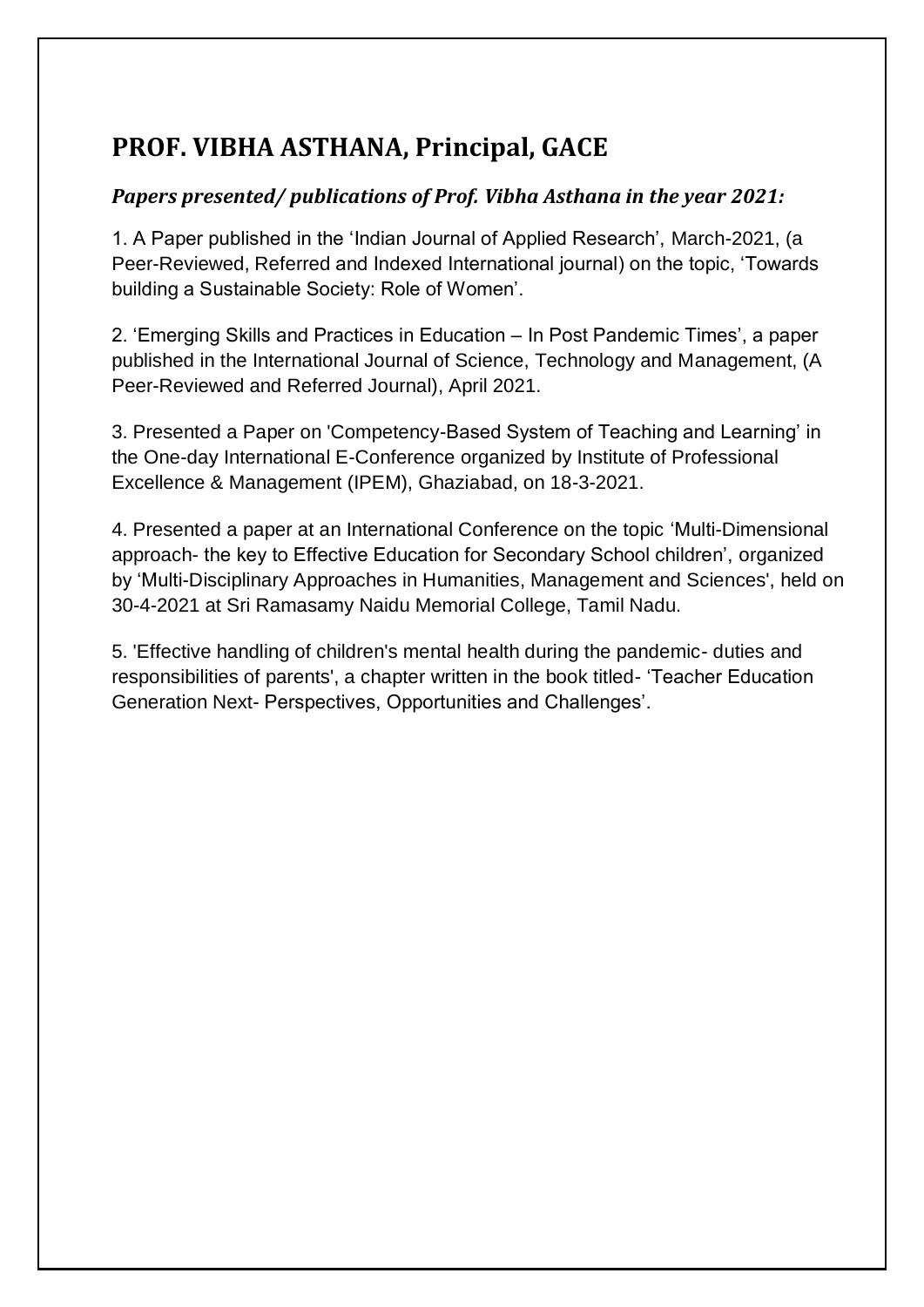#### **NOOR UL HUDA**

**Designation**: Assistant Professor

**Department:** Education

**Area of Specialization:** Educational Psychology, Public Administration &

Philosophy

#### **Research Projects carried out**



### **Research Publications**

| <b>Publications</b>                                                                                                   | <b>Title of the Publication</b>                                                                                            | <b>Journal Number</b>                |
|-----------------------------------------------------------------------------------------------------------------------|----------------------------------------------------------------------------------------------------------------------------|--------------------------------------|
| Peace and Value Education,<br>Taran Publication, New Delhi                                                            | Significance of Value Ethics and<br>Value Learning in the Present<br><b>Education System of Digital Era</b>                | ISBN -978-93-92313-00-4              |
| Sarojini Naidu Vanita Maha<br>Vidyalaya, Hyderabad                                                                    | PRESENT PARADIGM SHIFT<br><b>REQUIRE INNOVATIVE</b><br><b>TEACHING LEARNING</b><br><b>SKILLS</b>                           | ISBN: 978 - 81 - 922167 -<br>$2 - 0$ |
| <b>International Journal of Research</b>                                                                              | Role of ICT in Education as a<br>Virtual Reality                                                                           | ISSN 2231 - 6124                     |
| Brindavan Journal of<br>Management and Computer<br>Science<br><b>National Conference</b><br>Proceedings-December 2020 | Work Ethics at Individual level<br>and Organizational Level Work<br>Ethics at Individual level and<br>Organizational Level | E - ISSN 2582 - 7251                 |
| Peer Review Bi - Annual Journal<br>of Social Sciences Research                                                        | Impact of COVID Pandemic on<br>the Learners of Professional<br>Courses                                                     | ISSN NO. 2395 - 4949                 |

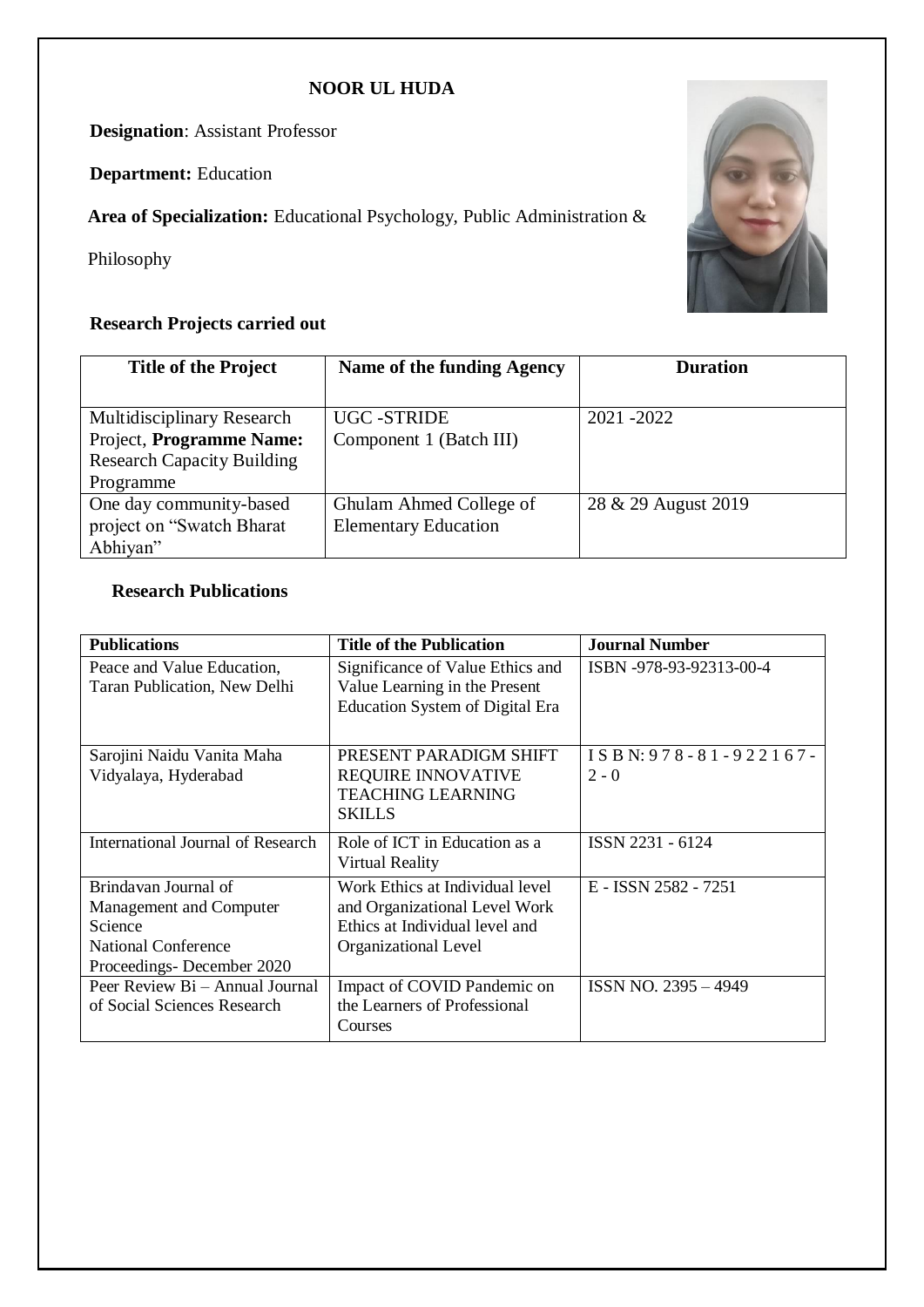### **DR. NAJMA SULTANA**

|                                                                                                  | Title of the proceedings of                          | Name of the conference                                                                | National/            | ear of publicatio | <b>ISBN/ISSN</b> number of |
|--------------------------------------------------------------------------------------------------|------------------------------------------------------|---------------------------------------------------------------------------------------|----------------------|-------------------|----------------------------|
| <b>Book/Paper Title</b>                                                                          | the conference                                       |                                                                                       | <b>International</b> |                   | the proceeding             |
| Asre Hazir Main Adab E Atfal ki<br>Ahmeiyath aur Taqazey                                         | Asre Hazir Urdu Adab E Atfal                         | Asre Hazir aur Urdu Adab E<br>Aftal                                                   | National             | 2021              | ISBN 978-81-951495-3-7     |
| Urdu Medium School Ke Talimi<br>Masayel                                                          | Tealangana k Urdu Madaris<br>(Mayar Masayel wo Haal) | Tealangana k Urdu Madaris<br>(Mayar Masayel wo Haal)                                  | National             | 2021              | ISBN 978-81-951495-2-0     |
| Asre Hazir Main Hindustan aur<br>Bairul Akhwami Safey par Urdu ki<br>Surat e Haal                | International Research Scholar<br>Quarterly          | Urdu Zaban Main Tehqiq aur<br>Hamarey zimen dariyan                                   | International        | 2021              | ISBN 978-81-954282-0-5     |
| <b>Educational Issues of Muslim Girls</b><br>and the Responsibilities of<br>Goernment towards it |                                                      | All India Educational Summit                                                          | National             | 2021              |                            |
| The Impact of Colonial Ideology<br>on Urdu Literature Criticism                                  |                                                      |                                                                                       | National             | 2020              |                            |
| Urdu Adab Main Qawateen ka<br>kirdar                                                             |                                                      | Nationar Seminar on gener of<br>Urdu Prose, National Counicl for<br>Promotion of Urdu | National             | 2020              |                            |
| Perspective on the peace and value<br>education in the context of teacher<br>education           |                                                      | All India education Summit-2021                                                       | National             | 2021              |                            |